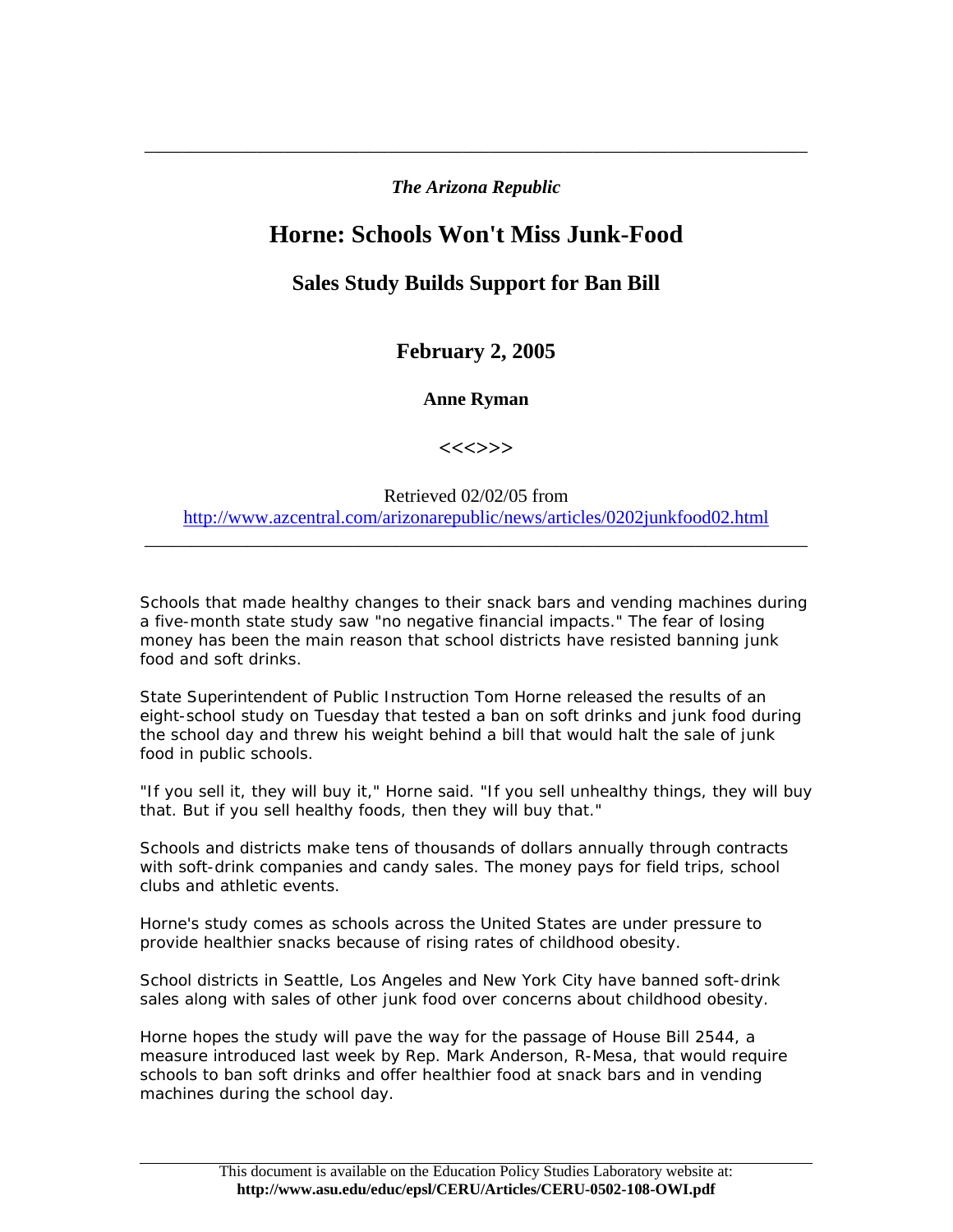The legislation would prohibit schools from renewing or making new contracts with vendors for foods of "minimal nutritional value" which include soft drinks, candy, chewing gum and licorice. Vending-machine companies oppose the bill, saying schools should make that decision.

Critics in both the vending and soft-drink industry find fault with the school nutrition study, saying it was too short to measure effects on student health.

Stephanie Rimmer, a lobbyist for the food and beverage industry, calls the study's findings "preliminary" and not a good basis for legislation.

Rimmer said some schools in the study may have seen a jump in revenue simply because they increased their snack offerings for students.

Horne said the study was an "apples to apples" comparison. Nine more schools will take part in another similar study, which will begin in the fall.

A principal whose school took part in the study called it a positive experience.

Monte Vista Elementary School in east Phoenix averaged about \$500 to \$1,000 a month in snack-bar sales before the study. The 900-student school substituted granola and peanuts for candy bars and offered water instead of sugary sports drinks.

Principal Kathi Frankel said the school made \$500 more in snack sales over the course of the study. She, like other school officials whose schools participated in the study, plan to continue offering healthy snacks.

Not all schools saw increases.

Stanfield Elementary School, which is west of Casa Grande, saw a dip in sales as did Catalina Magnet High School in Tucson. State Department of Education officials said that was because both schools had fewer vending machines available to students during the study. Stanfield shut vending machines off during mealtimes.

One school that took part in the study, Mountain Trail Middle School, saw its vending-machine sales bring in about the same amount, \$230 a month, as last year.

Snack-bar sales from August through December were \$12,576, which is about \$4,500 behind last year, said Principal Jim Lee. The state excluded the school's snack-bar sales in its final report because state officials said external factors impacted sales. The snack bar was closed for a few days in October and November due to vandalism. This was the only snack bar excluded from the report.

Lee said he supports the change to healthier offerings.

"If it accomplishes the goal of healthier kids, I'm all for it," he said.

Lee does believe some of the revenue dip is due to the different snack choices, but he believes revenues will return in the long run.